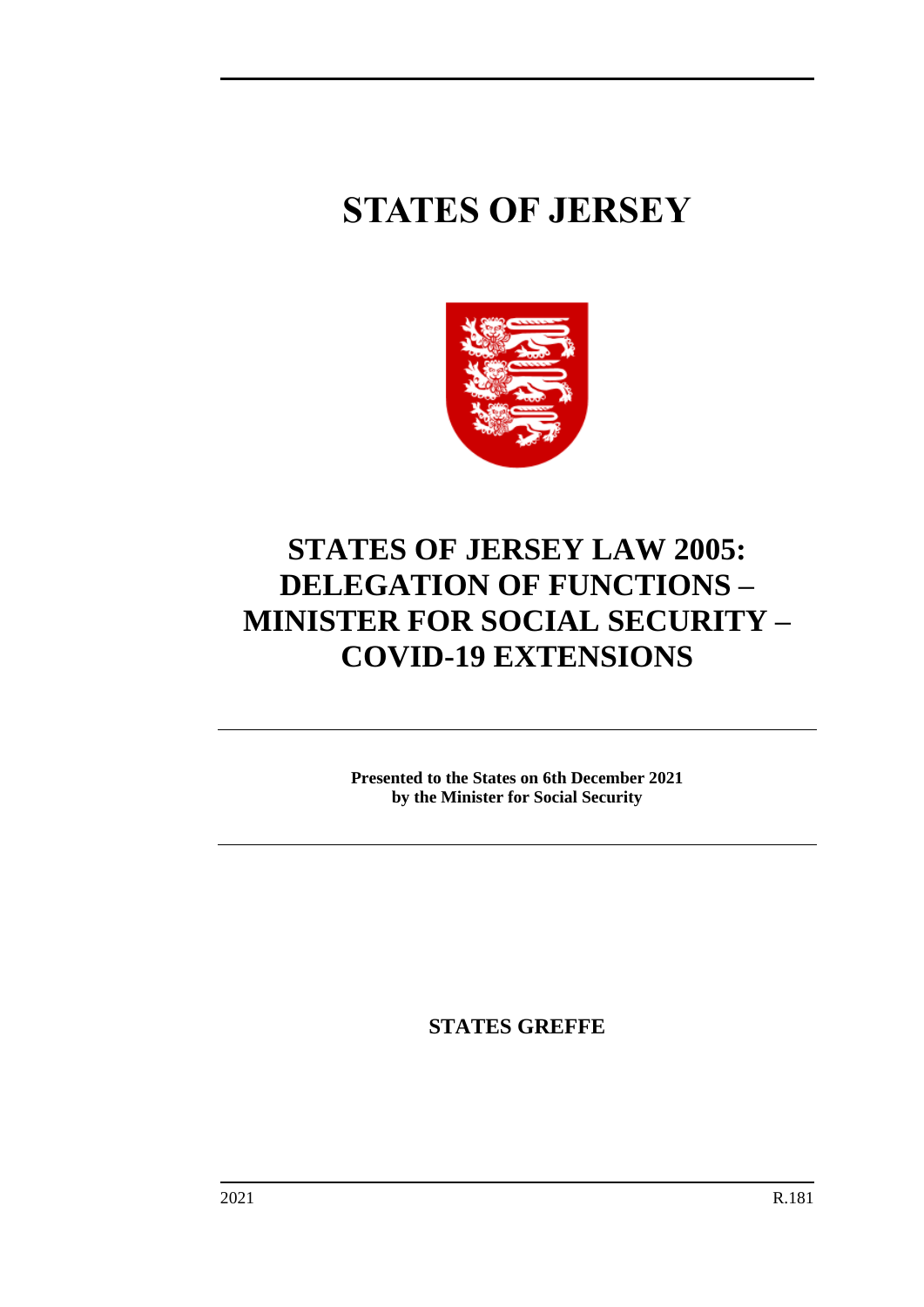# **REPORT**

On 3rd December 2021, the Minister for Social Security made a Ministerial Decision delegating certain of her functions under Articles 28, 30 and 30A of the [States of Jersey](https://www.jerseylaw.je/laws/unofficialconsolidated/Pages/16.800.aspx)  [Law 2005](https://www.jerseylaw.je/laws/unofficialconsolidated/Pages/16.800.aspx) (see Decision reference MD-S-2021-0085., available at [www.gov.je\)](http://www.gov.je/).

The terms of the delegations, and the legislation under which those delegations were made, were recorded in a Report attached to the Ministerial Decision, as shown below –

| Delegate:                      | Deputy Jeremy Maçon                                                                                                                                                                                                                                        |
|--------------------------------|------------------------------------------------------------------------------------------------------------------------------------------------------------------------------------------------------------------------------------------------------------|
| <b>Functions</b><br>delegated: | The Minister for Social Security has decided to delegate all powers and<br>functions vested in her, including the power to make enactments and all<br>other areas where the Minister has authority to act, to Assistant Social<br><b>Security Minister</b> |
| Scope of<br>delegation:        | Delegation of powers to make exceptional payments of Income Support<br>under Article $8(2)$ of the Income Support Jersey law 2007.                                                                                                                         |
|                                | Delegation of powers to accept applications for Income Support without<br>written proofs required by the legislation.                                                                                                                                      |

In light of Covid-19, to ensure continued efficient administration, the Minister for Social Security, Deputy Judy Martin has extended the following delegations to ensure that there is ongoing capacity to act regarding Social Security matters.

This decision extends MD-S-2021-0029 which ends on 31 December 2021, to take effect from 1 January 2022 until 1 April 2022, as required and subject to review by the Minister.

#### **Decisions:**

# **1. Delegation of powers to Assistant Social Security Minister**

The Minister for Social Security has decided to delegate all powers and functions vested in her, including the power to make enactments and all other areas where the Minister has authority to act, to Assistant Social Security Minister – Deputy Jeremy Maçon so that if she is unavailable, Deputy Maçon is able to cover her functions.

# **2. Delegation of powers to make exceptional payments of Income Support under Article 8(2) of the Income Support Jersey law 2007**

**Temporary Application Scheme for Short Term Incapacity Allowance (STIA) following Government Advice to Self-Isolate – to pay equivalent amount as an Income Support Special Payment**